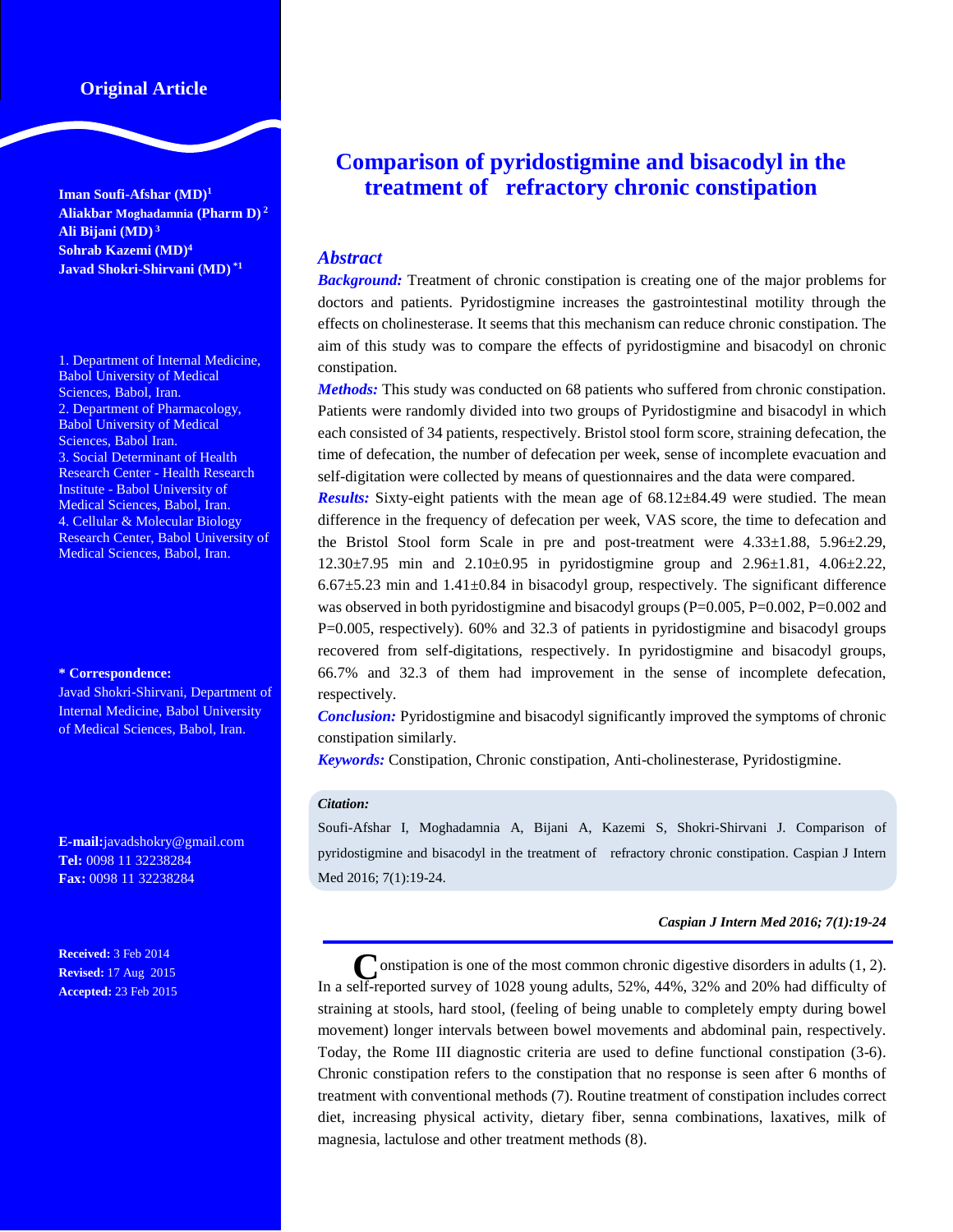Approximately 5% of patients suffer from severe or chronic constipation and they do not respond to above treatment (9). Treatment with R-met Hunt-3 lubiprostone is used for these patients (9, 10). The use of peripheral opioid antagonists are also considered in the treatment of chronic constipation (11). Many of these patients used bisacodyl, but totally some of them did not respond to the abovementioned treatment. The release of acetylcholinesterase in constipated patients or in slow-transit constipated patients is less than in patients control group (12).

By increasing acetylcholine, the gastrointestinal motility and cholinesterase inhibitors are enhanced. Cholinesterase inhibitor drugs escalate acetylcholine resulting in gastrointestinal motility (13, 14). Histoimmunological studies had shown that the delay of gastrointestinal movement in patients with constipation was caused by the decrease of acetylcholine and increase of nitric oxide (15). These observations indicate that cholinesterase inhibitors can be used to treat constipation by increasing acetylcholine.

Pyridostigmine is a reversible cholinesterase inhibitor of cholinergic drugs that prevents the degradation of acetylcholine and increases its concentration in the synapses so it facilitates the transmission of impulses from the neuromuscular junction (16). Long-acting cholinesterase inhibitors such as pyridostigmine reduce the constipation in patients with Parkinson's disease and autoimmune neuropathy (17). A study on 126 patients who suffered from post-polio syndrome showed that pyridostigmine (with low dose of 60 mg and three times a day orally) caused diarrhea in 55% of patients. However, only 12% of patients who received placebo got diarrhea. Pyridostigmine caused diarrhea in patients of this study therefore, it shows that this medication can increase intestinal motility and transit. But the problem of the current study was that the pyridostigmine was not directly used to treat the constipation of patients. However, the effect of pyridostigmine on colonic transit and chronic constipation has not been systematically evaluated yet (7).

Although nowadays bisacodyl is used as main drug in the treatment of chronic constipation in most cases, patients do not respond to this treatment in many cases and bisacodyl cannot be used for long periods, too. Long-term use of bisacodyl causes disorders in bowel movement. Side effects of bisacodyl are muscle weakness, nausea, vomiting, anorexia, diarrhea, rectal irritation (18). The observations showed that there was no therapeutic response to bisacodyl even with double recommended doses. Many patients relate

the symptoms such as abdominal distension, early satiety, anorexia to constipation because of chronic constipation and constipation increases the symptoms of anal fissure or hemorrhoids in some patients.

It is expected that the symptoms and complications associated with constipation are decreased by using a useful drug. To do so, the aim of this study was to compare the effect of bisacodyl and pyridostigmine on the treatment of chronic constipation.

#### **Methods**

This double-blind controlled clinical trial study was conducted on patients with chronic constipation and refractory to conventional therapy. Constipation in these patients was confirmed by the Rome III criteria (4). The studied patients were older than 18 and younger than 75 years. They did not recover from constipation despite the use of conventional therapies at least for six months. All patients had similar diets and normal colonoscopy in terms of colon structure. Patients with underlying diseases that affect the motility of the gastrointestinal tract such as thyroid, diabetes, congestive heart failure, with neurological diseases like Parkinson's disease, chronic renal failure, stroke, cardiac arrhythmia, with a history of abdominal surgery (appendectomy, cholecystectomy, inguinal hernia, hysterectomy), ECG abnormalities (prolonged QT, block AV), with a history of respiratory problems and patients who used the drugs which affect the gastrointestinal tract such as tricyclic antidepressants, drugs stimulating the digestive system, calcium channel blockers and all women with the chance of pregnancy in the past 48 hours with a negative pregnancy test were excluded from the present study.

The effect of pyridostigmine and bisacodyl on the treatment of chronic constipation was compared among 68 patients. Patients were randomly divided into two groups. The first and second groups were treated using 5 mg bisacodyl and 60 mg pyridostigmine every 8 hours for 4 weeks, respectively.

Sex distribution was the same in two groups. Before and during the treatment, the gastrointestinal symptoms including Bristol score, straining defecation, the time of defecation, the number of the number of defecation in a week, sense of incomplete defecation and self-digitations were recorded every two weeks for all patients. In Bristol stool scale, types 1 and 2 indicate constipation, types 3 and 4 show normal defecation and types 5, 6 and 7 illustrate diarrhea in patients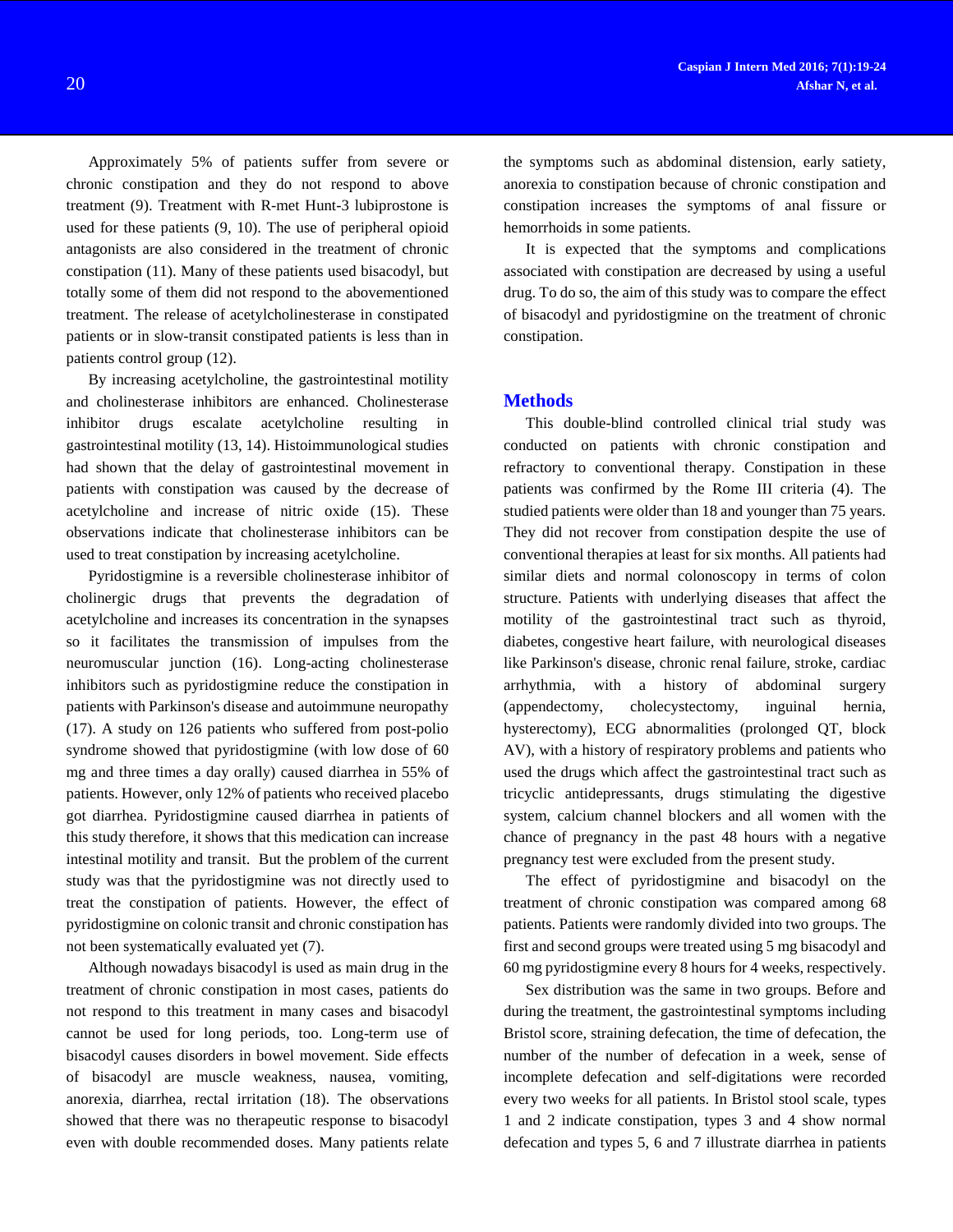(10, 19). Straining defecation, the time of defecation (based on minute), the number of defecation in a week, sense of incomplete defecation and self-digitations (using external objects to empty stool) were determined using the VAS score (score  $0 =$  no pain and  $10 =$  severe pain), asking questions and gathering the history of patients.

Variables such as age, sex, height, weight, BMI, occupation and parity were recorded using a questionnaire containing demographic data. Men and women were separately and systematically divided into 2 groups. The first and second groups were treated using 5 mg bisacodyl and 60 mg pyridostigmine every 8 hours for 4 weeks, respectively. A dose of 60 mg pyridostigmine was prescribed 3 times a day since the bioavailability of pyridostigmine is 11.5%-18/9%, this drug is extracted by the kidneys and the therapeutic dose of pyridostigmine in myasthenia gravis varies between 60 to 1500 mg per day. In this study, the dose of pyridostigmine was determined 60 mg every 8 hours and a total of 180 mg daily (20) because the Tmax of this drug is 2-1 hours and its effect is 6-3 hours. To prevent any systematic error, double-blind study was done. Due to the differences in the appearance of drugs, all drugs were encapsulated in uniform capsules and then were coded so that neither patients nor physicians were aware of the type of administration.

Finally, all data were analyzed using SPSS software. Differences between variables were examined using t-test using test and paired t-test and difference in each case was considered significant with p-value less than 0.05.

#### **Results**

Sixty-eight patents with mean age of  $49.84 \pm 12.6$  years (58.8% females) entered to study the characteristics of the patient and control groups are presented in table 1. Both pyridostigmine and bisacodyl groups were the same in terms of age, weight, height, BMI, number of smokers, parity, duration of constipation and education and there was no significant difference between two groups (table 1).

| <b>Variable</b><br><b>Treatment group</b> |                    | <b>Bisacodyl</b>  | <b>Pyridostigmine</b> |  |
|-------------------------------------------|--------------------|-------------------|-----------------------|--|
|                                           | Male (No)          | 14                | 14                    |  |
| gender                                    | Female (No)        | 20                | 20                    |  |
| Age(year)                                 |                    | $50.47 \pm 12.09$ | $49.21 \pm 13.38$     |  |
| Height(cm)                                |                    | $163.7\pm8.3$     | $165.2 \pm 7.3$       |  |
| Weight(kg) (Mean±SD)                      |                    | 70.91±11.58       | $70.91 \pm 11.64$     |  |
| BMI(kg/m <sup>2</sup> )                   |                    | 26.53             | 25.92                 |  |
| Smoker(n)                                 |                    | 4                 | 5                     |  |
|                                           | <b>NVD</b>         | 14                | 14                    |  |
| Delivery $(n)$                            | cesarean           | 5                 | 7                     |  |
| Duration of constipation(year)            |                    | $11.61 \pm 10.06$ | $10.23 \pm 7.49$      |  |
|                                           | illiterate         | 10                | 6                     |  |
|                                           | <b>High school</b> | 11                | 12                    |  |
| <b>Education</b>                          | diploma            | 6                 | 12                    |  |
|                                           | graduated          | 7                 | 4                     |  |

**Table 1. Baseline characteristics**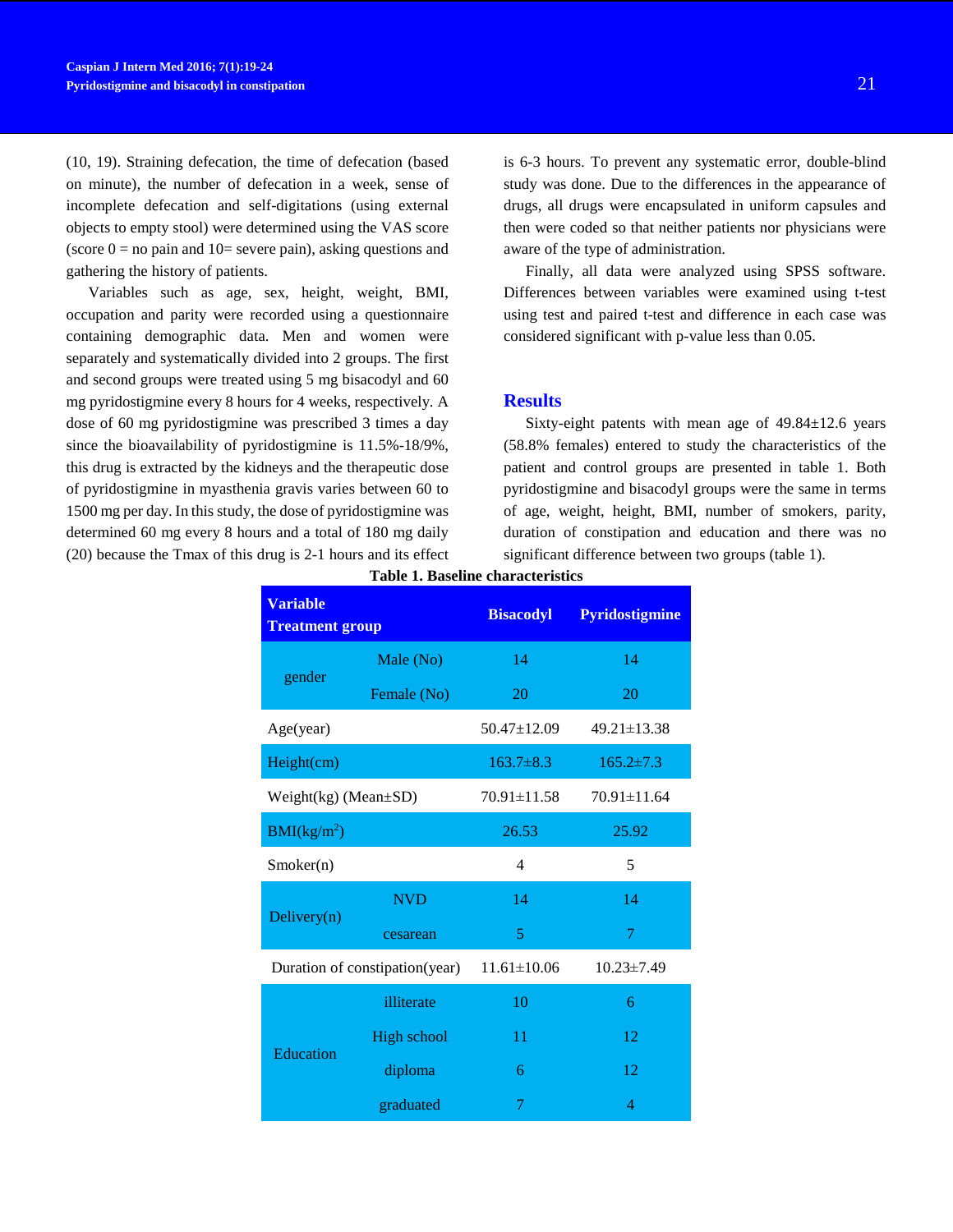The mean number of defecation per week was  $1.55 \pm 1.28$ and 2.26±1.48 in pyridostigmine and bisacodyl groups, respectively. In addition, it reached to 5.96±1.84 and 5.16±1.95 after 4 weeks of treatment in the pyridostigmine bisacodyl groups, respectively. The mean difference of defecation frequency per week was 4.33±1.88 and 2.96±1.81 in pyridostigmine and bisacodyl groups before and after treatment, respectively. There was significant difference in pyridostigmine group than bisacodyl group  $(P=0.005)$ . The mean VAS score at baseline for straining was 9.58±0.95 in pyridostigmine group and 8.70±1.76 in bisacodyl group and after 4 weeks of treatment, it was  $3.6\pm2.26$  and  $4.70\pm2.03$  in the pyridostigmine and the bisacodyl groups, respectively.

Before and after treatment, the mean difference of VAS score was  $5.96\pm2.29$  and  $4.06\pm2.22$  in pyridostigmine and bisacodyl groups, respectively, that a significant difference was observed in pyridostigmine group  $(P=0.002)$ . The mean of the time defecation was  $17.91 \pm 8.19$  and  $14.97 \pm 10.85$  min in pyridostigmine and bisacodyl groups, respectively before the study. After 4 weeks of treatment, it was  $5.00\pm4.46$ minutes in pyridostigmine group and 8.93±11.40 minutes in bisacodyl group. The mean difference of time defecation before and after treatment was 12.30±7.95 min in pyridostigmine group and  $6.67\pm5.23$  min in bisacodyl, which indicated a significant difference in pyridostigmine group compared to bisacodyl (P=0.002).

The mean of Bristol stool scale in patients was 1.29±0.52 and 1.73±0.75 before the treatment in pyridostigmine and bisacodyl groups, respectively, and after 4 weeks of treatment with the pyridostigmine and bisacodyl drugs, it reached to  $3.43\pm1.00$ ) and  $3.16\pm0.86$ ), respectively. The mean difference of Bristol stool scale was  $2.10\pm0.95$  and  $1.41\pm0.84$  in pyridostigmine and bisacodyl groups during pre and posttreatment, respectively. There was a significant difference in the group of pyridostigmine to bisacodyl group  $(P=0.005)$ (table 2).

| variable             | drug             | $\mathbf n$ | mean  | <b>Standard deviation</b> | P value |
|----------------------|------------------|-------------|-------|---------------------------|---------|
| <b>Bristol Score</b> | Pyridostigmine   | 30          | 2.10  | .95                       | 0.005   |
| difference           | Bisacodyl        | 31          | -1.41 | .84                       |         |
| defecation in week   | Pyridostigmine   | 30          | 4.33  | 1.88                      | 0.005   |
| difference(n)        | <b>Bisacodyl</b> | 31          | 2.96  | 1.81                      |         |
| VAS score difference | Pyridostigmine   | 30          | 5.96  | 2.29                      | 0.002   |
|                      | <b>Bisacodyl</b> | 31          | 4.06  | 2.22                      |         |
| Time of defecation   | Pyridostigmine   | 30          | 12.30 | 7.95                      | 0.002   |
| difference           | <b>Bisacodyl</b> | 31          | 6.67  | 5.23                      |         |

| Table 2. Frequency, mean and standard deviation of the difference between two groups of patients with refractory |
|------------------------------------------------------------------------------------------------------------------|
| constipation taking bisacodyl and pyridostigmine before and after treatment                                      |

At the beginning of the study, 25 and 18 patients in pyridostigmine and bisacodyl groups had self-digitation, respectively. After 4 weeks of treatment with bisacodyl and pyridostigmine, 6 and 3 patients had self-digitation, respectively. 60% of patients in pyridostigmine group and 32.3 in bisacodyl group recovered from self-digitations (figure 1). At baseline of the study, 34 patients of pyridostigmine and 33 patients of bisacodyl groups had a sense of the incomplete defecation. After 4 weeks, 10 and 20

patients of pyridostigmine and bisacodyl groups had a sense of incomplete defecation. 66.7% and 32.3% patients of pyridostigmine and bisacodyl groups had improvement in the sense of incomplete defecation, respectively (figure 1).

There was a significant difference among the patients with chronic constipation in pyridostigmine and bisacodyl groups  $(P=0.001)$ .

It is obvious that the therapeutic differences were higher in the pyridostigmine group than the bisacodyl group.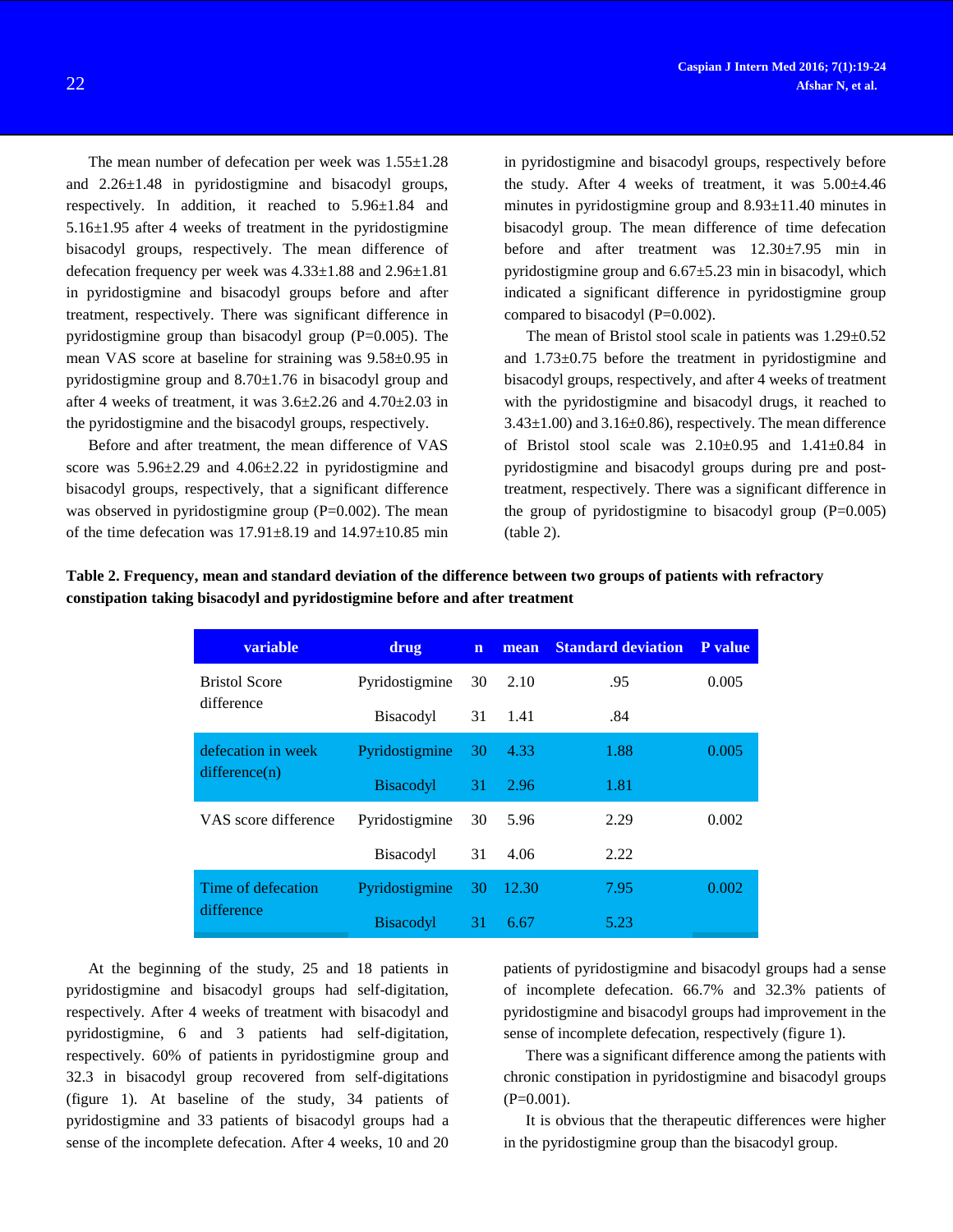|        | <b>BRISTOL STOOL CHART</b>                  |                      |
|--------|---------------------------------------------|----------------------|
|        | Type 1 Separate hard lumps                  | Very constipated     |
|        | Type 2 Lumpy and sausage like               | Slightly constipated |
| Type 3 | A sausage shape with cracks in the surface  | <b>Normal</b>        |
|        | Type 4 Like a smooth, soft sausage or snake | <b>Normal</b>        |
|        | Type 5 Soft blobs with clear-cut edges      | Lacking fibre        |
| Type 6 | Mushy consistency with ragged edges         | Inflammation         |
| Type 7 | Liquid consistency with no solid pieces     | Inflammation         |

**Fig 1. Bristol stool form scale**

The questionnaires of four patients in pyridostigmine group and three patients in bisacodyl group were not completed in the third session. The therapeutic dose of a patient in each group was reduced to once daily.

#### **Discussion**

The results of this study demonstrated that pyridostigmine significantly improved time to defection, and the number of defecation gastrointestinal symptoms compared with bisacodyl. Pyridostigmine (a cholinesterase inhibitor) was well tolerated and improved the symptoms in patients. VAS score, self-digitation, the time of defecation, sense of incomplete defecation and the number of defecation in a week significantly improved the pyridostigmine group compared to the bisacodyl group. Although the changes in bisacodyl group showed the improvement, these changes in pyridostigmine group were significantly higher than the bisacodyl group.

Results of a study in 2013 indicated that pyridostigmine improves gastrointestinal symptoms and accelerates the movement of the colon in patients with diabetes and constipation (21). These results are similar to those of the present study. Pyridostigmine increased colon movement speed by 0.5 units in other studies in patients with chronic constipation and IBS. This increase was considerable compared with linaclotide (0.4-unit increase), serotonin 5- HT4 agonists such tegaserod (0.4-unit increase) and r (0.6 unit increase) (22, 23).

In the current study, pyridostigmine produced averagely 2 unit change in patients with Bristol stool form scale that this change was 0.9 and less than 0.9 of units with renzapride and linaclotide, respectively (20, 24). In a study, acute intravenous neostigmine and oral pyridostigmine were effective on the move of colonies in patients with autoimmune neuropathy and constipation. This study suggested that cholinesterase inhibitors could accelerate the motion of colon (25). A study in 2008 showed that pyridostigmine could improve colon movements and symptoms in patients with autoimmune neuropathy and constipation (7). The same result was observed in the present study.

In one similar study indicated that the use of linaclotide (a cholinesterase inhibitor) enhanced colonic activity in the antrum of the stomach of dogs (26). In a study conducted in 2008, the use of pyridostigmine did not create any change in the symptoms of patients with slow transit constipation while it improved the symptoms in patients with recurrent pseudoobstruction (27). A conducted study in 2012 explained that pyridostigmine improved the symptoms of bloating, early satiety and nausea in patients with dyspepsia (28).

A dose of 180 mg pyridostigmine in this study was well tolerated by patients except one who had nausea and vomiting in the second week of the study and did not continue this process. Also, pyridostigmine dose was declined to once daily for a patient in the second week. Cholinergic and cardiovascular side effects were not observed in any patient. Other studies showed that the use of cholinesterase inhibitors could cause Gulf War Veterans' disease (29), but this disease was not observed in the present study. Although the relationship between plasma concentration of pyridostigmine and its effect on neuromuscular function is linear, the correlation between plasma levels of pyridostigmine and its effects on the digestive system has not been studied (30).

In summary, this study suggests that the use of pyridostigmine increases the movement speed, improves the gastrointestinal symptoms and the chronic constipation in patients.

## **References**

- 1. Drossman DA, Li Z, Andruzzi E, et al. U.S. householder survey of functional gastrointestinal disorders. Prevalence, sociodemography, and health impact. Dig Dis Sci 1993; 38: 1569-80.
- 2. Higgins PD, Johanson JF. Epidemiology of constipation in North America: a systematic review. Am J Gastroenterol 2004; 99: 750-9.
- 3. Singh G, Lingala V, Wang H, et al. Use of health care resources and cost of care for adults with constipation. Clin Gastroenterol Hepatol 2007; 5: 1053-8.
- 4. Lembo A, Camilleri M. Chronic constipation. N Engl J Med 2003; 349: 1360-8.